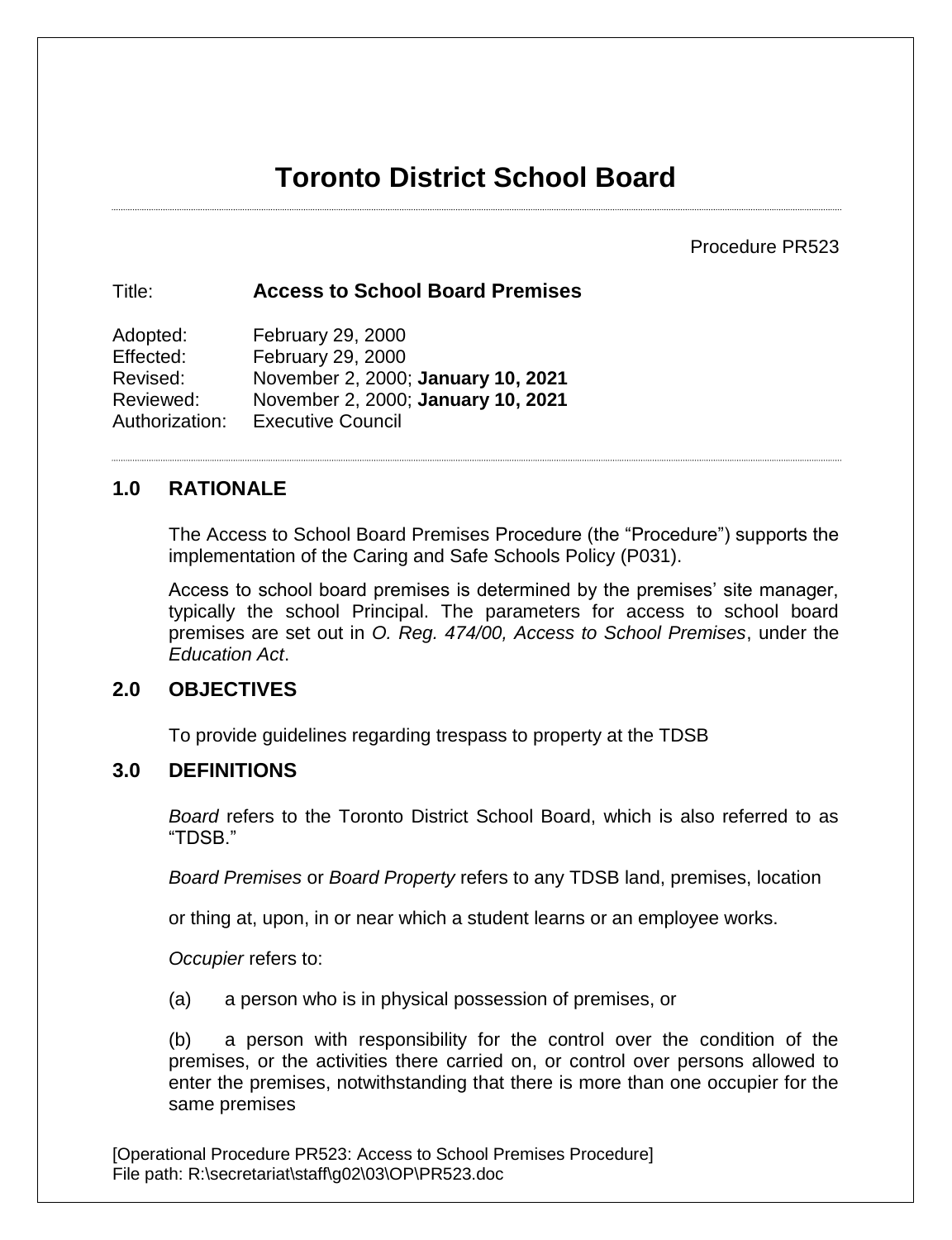*Premises* refers to lands and structures, or either of the, and includes:

- (a) water,
- (b) ships and vessels,
- (c) trailer and portable structures designed or used for residence,
- (d) business or shelter,
- (e) trains, railway cars, vehicles and aircraft, except while in operation.

*TDSB* refers to the Toronto District School Board, which is also referred to as the "Board."

*Service Animal* refers to an animal that provides support relating to a student's disability. Traditionally, service animals have been dogs, and dogs remain the most common species of service animal; however, other species may also provide services to individuals with disabilities. The types of functions performed by service animals are diverse, and may or may not include sensory, medical, therapeutic, and emotional support services.

# **4.0 RESPONSIBILITY**

Executive Superintendent, Human Rights and Indigenous Education

# **5.0 APPLICATION AND SCOPE**

This Procedure applies to all students and employees of the Board. The Procedure also covers, parents/guardians, school council members, visitors, third party service providers, volunteers, permit holders, customers of the Board and other members of organizations while partaking in any activities that occur in Board premises or while engaging in Board related functions.

Schools and school-related activities, such as extra-curricular activities and excursions comprise the learning and working environment, fall within the scope of this Procedure, as do Board offices and facilities (including eating, lounge/changing areas and vehicles used for work purposes or on work property). Conferences, workshops, training sessions and staff functions (e.g., staff parties, retirement celebrations) also fall within the scope of this Procedure.

# **6.0 PROCEDURES**

#### 6.1 School Board Premises

Access to school board premises is determined by the premises' site manager, typically the school Principal. The parameters for access to school board premises are set out in *O. Reg. 474/00, Access to School Premises*, under *the*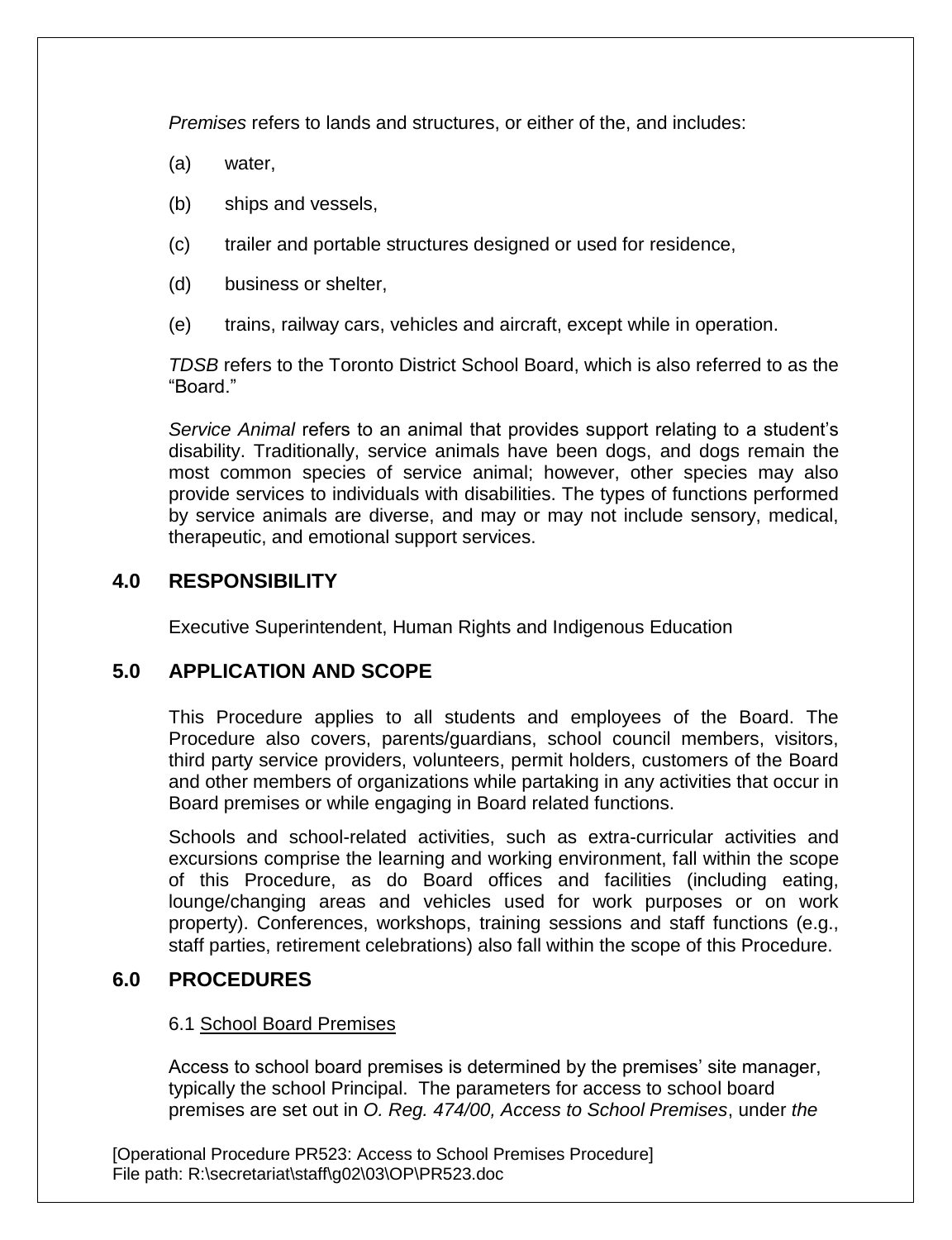*Education Act*. This procedure will assist site managers should they deem it necessary to deny access to school premises to a person(s). The *Trespass to Property Act, R.S.O. 1991*, also provides school site managers to exercise control over persons entering onto their property

## 6.2 Persons who are legally permitted to be on school board premises

Further to the Access to School Premises regulation, the following persons are permitted to be on school board premises:

- 1. A person enrolled as a pupil in the premise
- 2. A parent or guardian of such pupil
- 3. A person employed or retained by the Board
- 4. A person who is otherwise on premises for a lawful purpose
- 5. A person who is invited to attend an event, a class or a meeting on the premises
- 6. A person who is invited onto school premises for a particular purpose by the Principal, a Vice-Principal or another person authorized by the Board to do so is permitted to be on school board premise

#### 6.3 Access to school board premises

Those persons outlined in section 6.2 will have access to school board premises when the premises are being used for a purpose authorized by the Board. At the start of each school year the Principal and/or Site Managers will:

- 1. Ensure that they have entry and exit plans that are understood by all members of the school community and reviewed annually,
- 2. Establish (both elementary and secondary schools and other school board sites), review, and communicate which doors are open, locked, and to be used by whom, during specified times, (please refer to Section 5 of this procedure Guidelines for a Safe Entry Plan), and
- 3. Ensure that proper signage is in place and visible instructing all visitors to start their visit to the premise at the main office (please refer to the TDSB signage and engraving catalogue to purchase signage).

6.4 Denying access to school board premises for persons who are legally permitted to be on the premises

Under O. Reg 474/00 Access to School Premises, a person is not permitted to remain on premises:

> 1. if in the judgement of a principal, a vice-principal, site manager or another person authorized by the board to make such a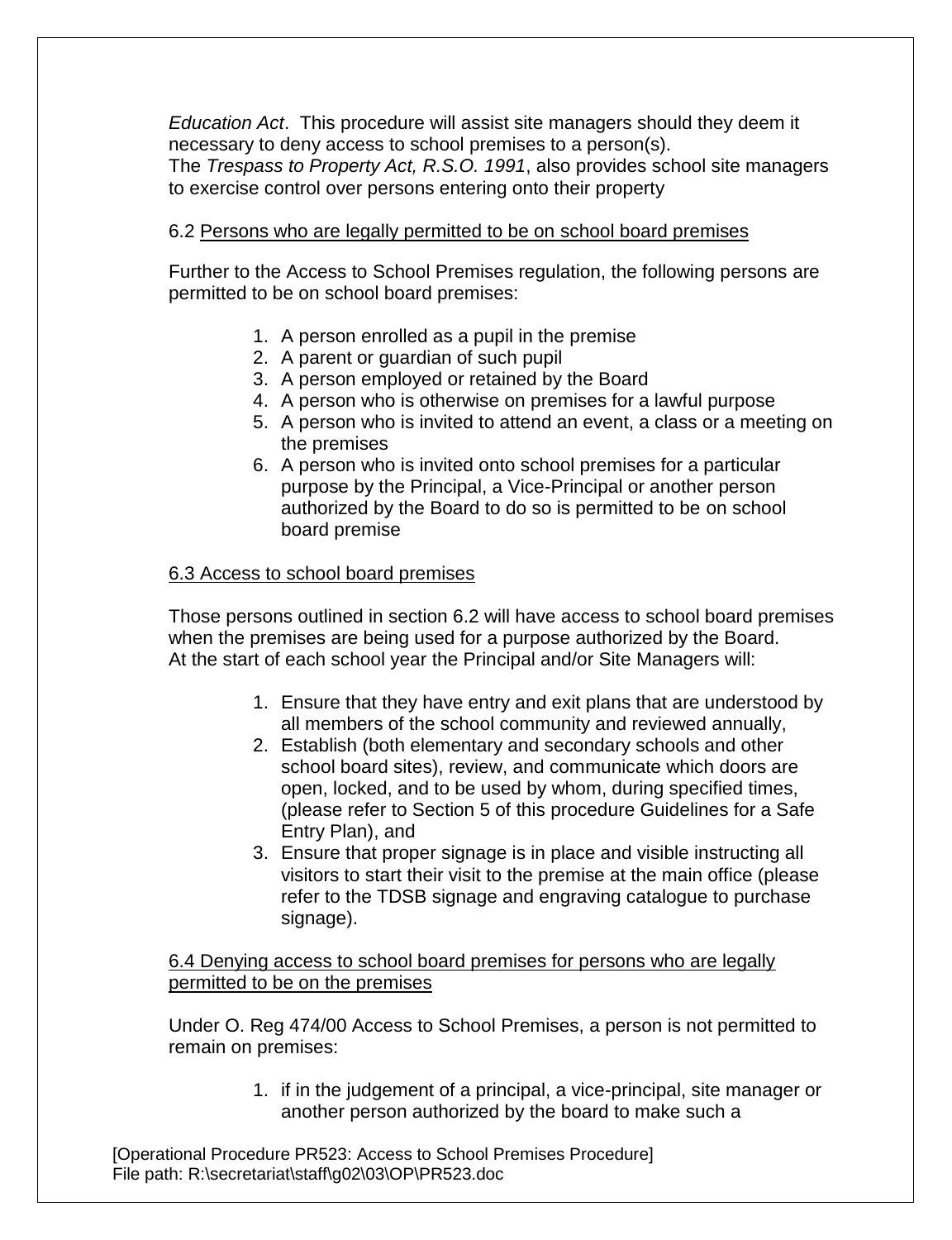determination, his or her presence is detrimental to the safety or well-being of a person on the premises or,

2. if a policy or procedure of the Board requires the person to report their presence on premises in a specified manner and the person fails to do so.

**PLEASE NOTE THAT A STUDENT CANNOT BE TRESPASSED, OR ISSUED A WARNING TO TRESPASS TO APREMISE IN WHICH THEY ARE ENROLLED AS A PUPIL, OR IF THE PUPIL IS ATTENDING A PROGRAM FOR SUSPENDED OR EXPELLED PUPILS THAT IS LOCATED ON THE PREMISES**

Should an incident occur involving a person's access to a school board premise the Principal and/or Site Managers will:

- 1. Conduct an investigation to determine what occurred during the incident,
- 2. Consult with their Superintendent of Education and their Caring and Safe Schools staff,
- 3. Determine if the incident requires a follow up with the person(s) involved, and communicate with that person(s) accordingly (i.e. meeting, warning letter (template letter attached as Appendix A),
- 4. Issue a Trespass to Property Letter (template letter attached as Appendix B), if the Principal deems that the person's presence is detrimental to the safety or well-being of a person on the premises, and
- 5. Inform Toronto Police Service if appropriate.

#### 6.5 Persons who are not legally permitted to be on school board premises

Under O. Reg 474/00 Access to School Premises, a person is not permitted to remain on school premises:

- 1. if in the judgement of a principal, a vice-principal, site manager or another person authorized by the board to make such a determination, his or her presence is detrimental to the safety or well-being of a person on the premises (i.e. students from another school),
- 2. if a policy or procedure of the Board requires the person to report their presence on premises in a specified manner and the person fails to do so.

**PLEASE NOTE THAT A STUDENT CANNOT BE TRESPASSED, OR ISSUED A WARNING TO TRESPASS, TO A PREMISE IN WHICH THEY ARE ENROLLED AS A PUPIL, OR IF THE PUPIL IS ATTENDING A PROGRAM FOR SUSPENDED OR EXPELLED PUPILS THAT IS LOCATED ON THE PREMISES**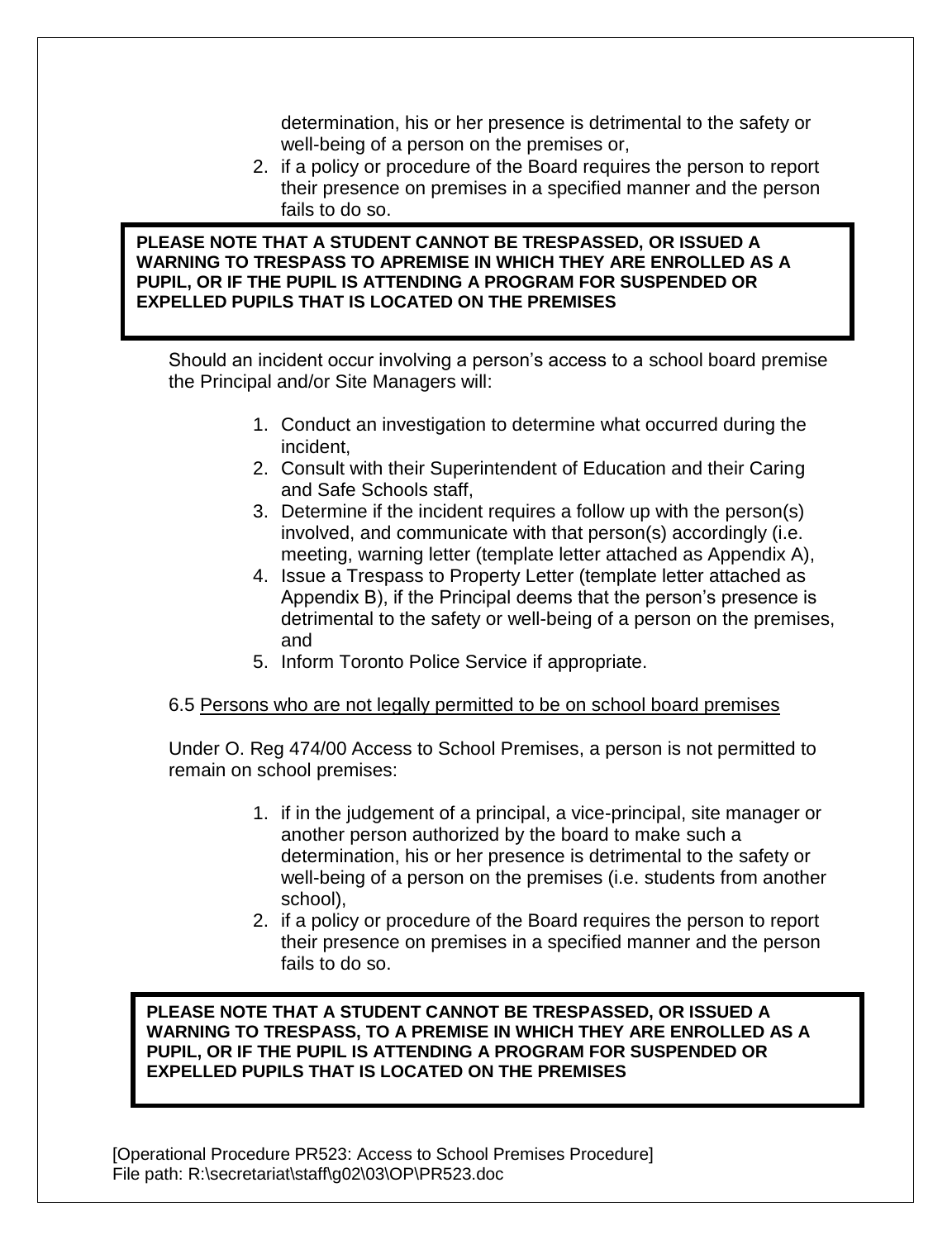## 6.6 Denying Access to School Board Premises (persons who are not legally permitted to be on school board premises)

Should an incident occur involving a person's access to school board premises the Principal and/or Site Manager will:

- 1. Conduct an investigation to determine what occurred during the incident,
- 2. Consult with their Superintendent of Education and their Caring and Safe Schools staff,
- 3. Determine if the incident requires a follow up with the person(s) involved, and communicate with that person(s) accordingly (i.e. meeting, warning letter (template letter attached as Appendix A)),
- 4. Issue a Trespass to Property Letter (template letter attached as Appendix C), if the Principal deems that the person's presence is detrimental to the safety or well-being of a person on the premises; and
- 5. Inform Toronto Police Service if appropriate.

## 6.7 Access to School Board Premises

The *Trespass to Property Act, R.S.O. 1991*, provides Board site managers the discretion to exercise control over persons entering onto their property.

#### 6.8 Denying Access to all sites of the School Board

From time to time, it may be prudent for a person to be denied access to all sites of the School Board.

Should an incident occur involving a person's access to all school board premises the Principal and/or Site Manager will:

- 1. Conduct an investigation to determine what occurred during the incident,
- 2. Consult with their Superintendent of Education and their Caring and Safe Schools staff,
- 3. Determine if the incident requires a follow up with the person(s) involved, and communicate with that person(s) accordingly (i.e. meeting, warning letter (template letter attached as Appendix A), and
- 4. If it is deemed that the person's presence is detrimental to the safety or well-being of a person(s) at all TDSB sites, the Principal and/or Site Manager will consult with Centrally Assigned Principal for Caring and Safe Schools to issue a Trespass to Property Letter (template letter attached as Appendix D).

The Centrally Assigned Principal for Caring and Safe Schools will;

1. Review the circumstances necessitating a Trespass to all TDSB Properties letter,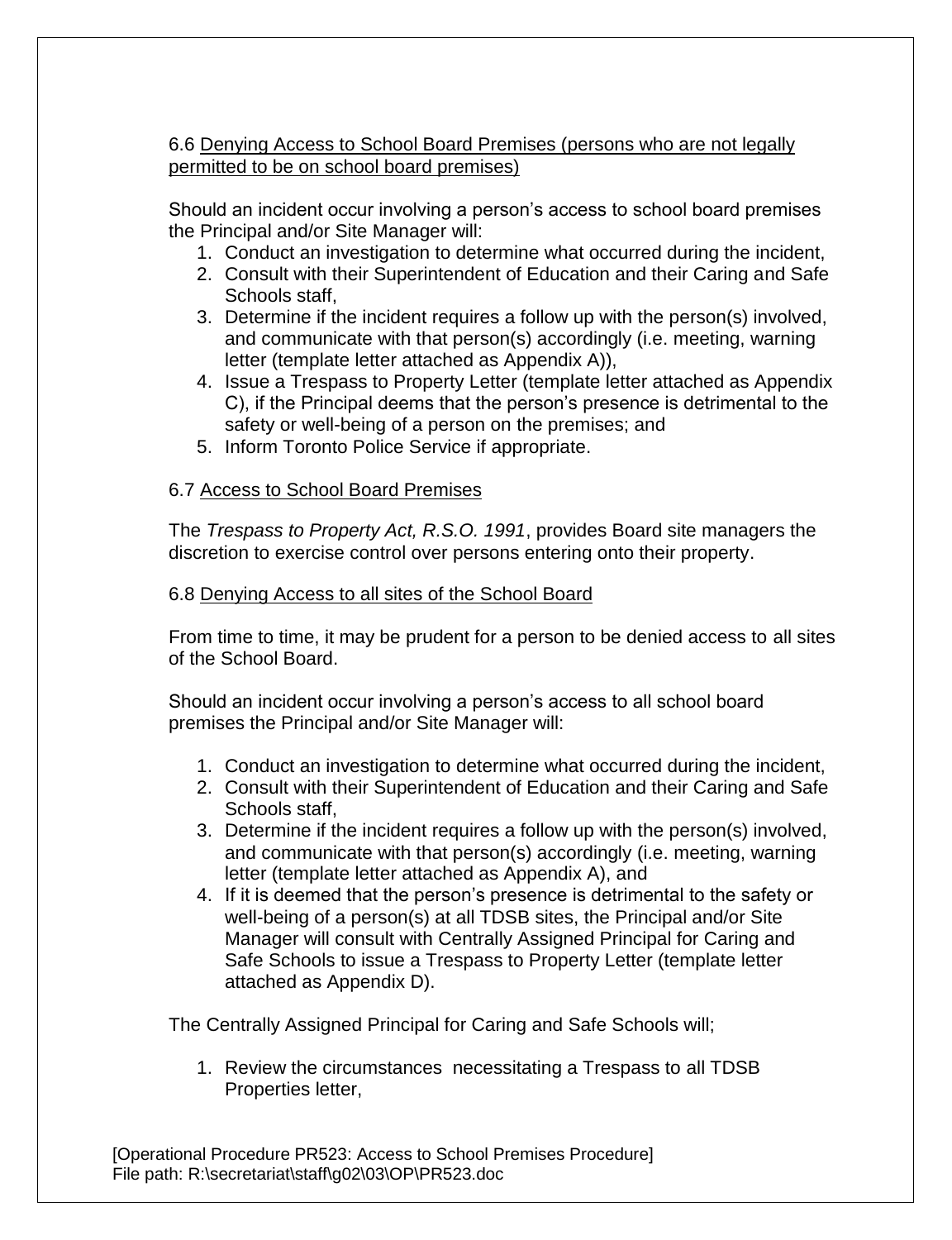- 2. Prepare a trespass letter for all School Board sites (Appendix D) if it is deemed that the person's presence is detrimental to the safety or wellbeing of a person(s) at all TDSB sites,
- 3. Review the trespass letter and the circumstances necessitating the letter with the appropriate Associate Director of Education,
- 4. Upon approval and signature of the appropriate Associate Director of Education, issue the Trespass to all TDSB sites letter, and
- 5. Inform Toronto Police Service if appropriate.

#### 6.9 Annual Review of Issued Trespass Letters

In all cases the issuance of a trespass letter is not to be taken lightly. An investigation of the incident involving a person's access to school premises, and consultation with the appropriate TDSB staff must occur every time a trespass to property letter is issued. Each trespass letter must be reviewed annually by the Principal and/or Site Manager of the site to which the letter pertains to determine if the circumstances that necessitated the letter still exist.

If a trespass to property letter is to be rescinded a meeting should be occur with the Principal/Site Manager and the person to whom the trespass letter applies, to review access to school premises expectations and to ensure that the incident that necessitated the letter (or a similar incident) does not occur again (please see Appendix E for template letter for rescinding a trespass to property).

#### 6.10 Use of School Board Premises by Canine Dog Owners

The TDSB does not allow canines (dogs) on their properties at any time. As such the expectation is that canines will not be on any TDSB property. The exception to this section will be in accordance with the Student Use of Service Animals in Schools Policy (P096) and the Use of Service Animals by the General Public Procedure (PR604). The use of service animals at the TDSB must be in accordance with both the above named documents as these documents provide directions for the administration of the school and support of service animals in the school environment.

#### 6.11 Guidelines for a Safe Entry Plan

Under the *Education Act*, *R.S.O. 1990, c. E.2*, Principals and site managers are responsible for safety at their schools/sites. That includes establishing a plan for safe entry to the school/site. While all Board premises are different, all must establish a plan for safe entry.

#### **Elementary schools**

Each elementary school will establish, review and communicate the Ministry of Education Safe Welcome Program, which includes the use of secure front door access. While elementary schools will use an electronic system for securing their front doors, it is the Principal of the school who determines its usage,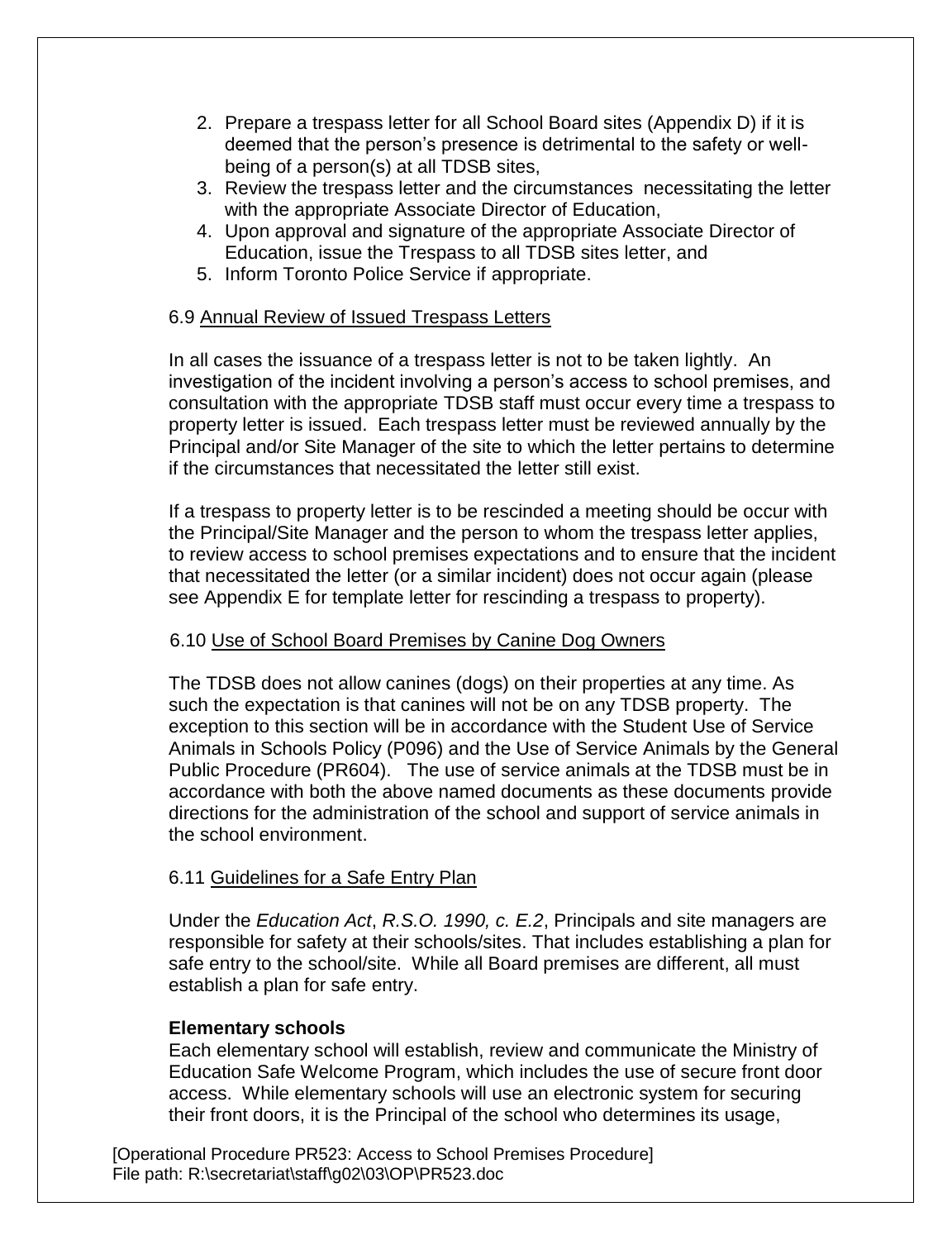including the hours the system is operational. It is expected that if you have a secure front door access system front doors and perimeter doors will be locked as appropriate during the school day.

Elementary principals should also consider the following when creating their Safe Entry Plan:

- Times that the secure front door access system will be active
- Doors that will be unlocked for access to the school when the secure front door access system is not in use
- Ability to monitor any unlocked door during the school day
- Childcare/Tenant access to the school (please refer to PR 663, Key and Access Control)
- After hour access i.e. Continuing Education classes, permit usage, etc.

# **Secondary Schools**

Each secondary school will establish, review and communicate which doors are open, locked and to be used by whom during specified times. This plan should be reviewed annually and shared with all members of the school community. Secondary principals should consider the following when creating their Safe Entry Plan:

- Times that doors will be locked and unlocked
- Ability to monitor any unlocked door(s) during the school day
- Childcare/Tenant access to the school (please refer to PR 663, Key and Access Control)
- After hour access i.e. Continuing Education classes, permit usage, etc.

# **School Board Sites**

Sites other than schools will establish, review and communicate which doors are open, locked and to be used by whom during specified times. This plan should be reviewed annually and shared with all members of their community. Site managers should consider the following when creating their Safe Entry Plan:

- Times that doors will be locked and unlocked
- Ability to monitor any unlocked door(s) during the school day
- Childcare/Tenant access to the school (please refer to PR 663, Key and Access Control)
- After hour access i.e. Continuing Education classes, permit usage, etc

# **7.0 EVALUATION**

This operational procedure will be reviewed and amended, as required. At a minimum, it will be reviewed every four (4) years after the effective date.

# **8.0 APPENDICES**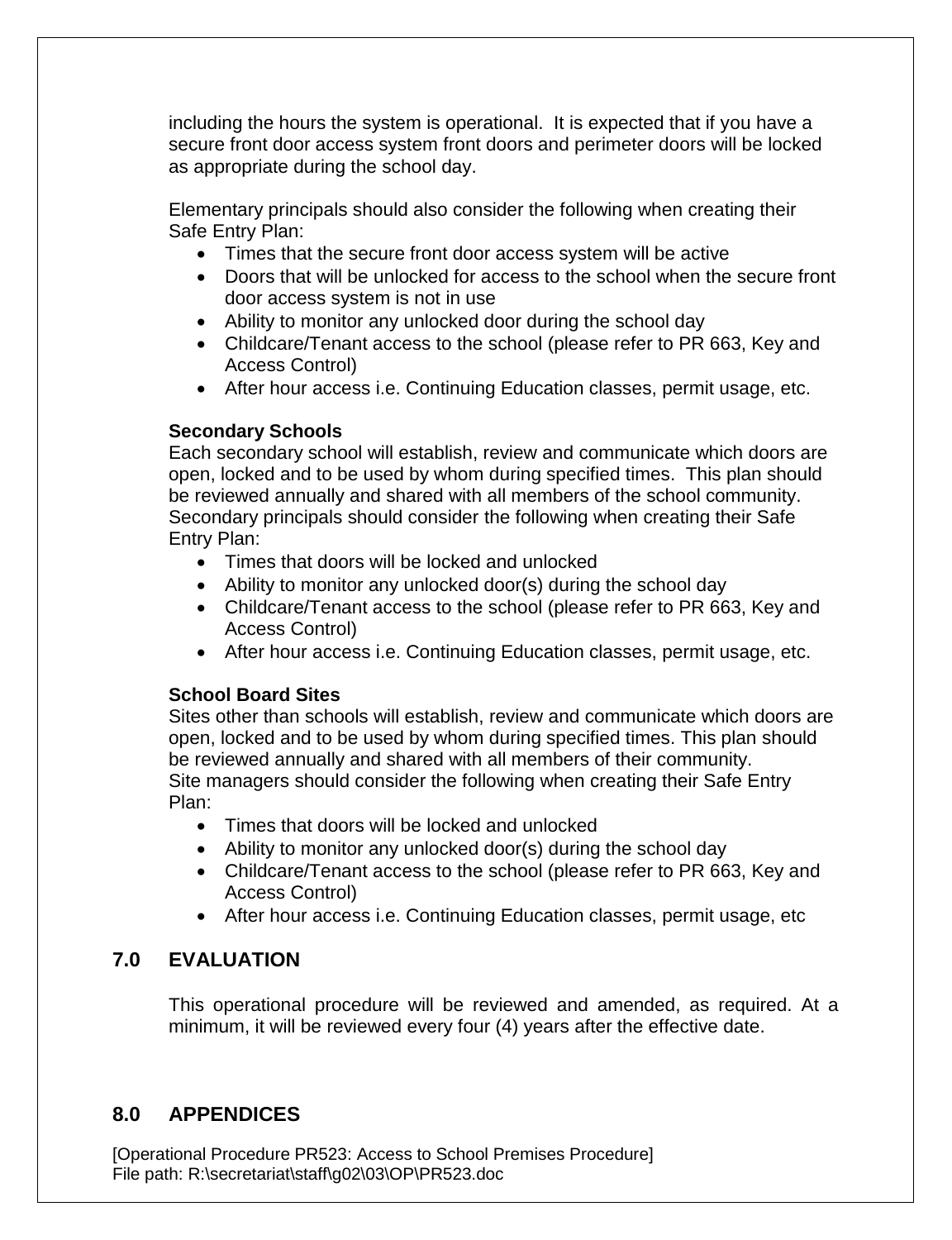- Appendix A: Trespass to Property Warning Letter Template
- Appendix B: Trespass to Property Letter Template For persons who are legally permitted to be on school premises, e.g. parents/guardians
- Appendix C: Trespass to Property Letter Template For persons who are not legally permitted to be on school premises
- Appendix D: Trespass to Property Letter Template For persons who are not legally permitted to be on school premises and being denied access to all school board properties
- Appendix E: Rescinding Trespass to Property Letter Template

# **9.0 REFERENCE DOCUMENTS**

Policies:

- Caring and Safe Schools (P051)
- Student Use of Service Animals in Schools (P096)

## Operational Procedures:

Workplace Harassment Prevention and Human Rights (PR515)

#### Legislative Acts and Regulations:

- *Education Act*
- *Trespass to Property Act*
- *O. Reg. 474/00, Access to School Premises*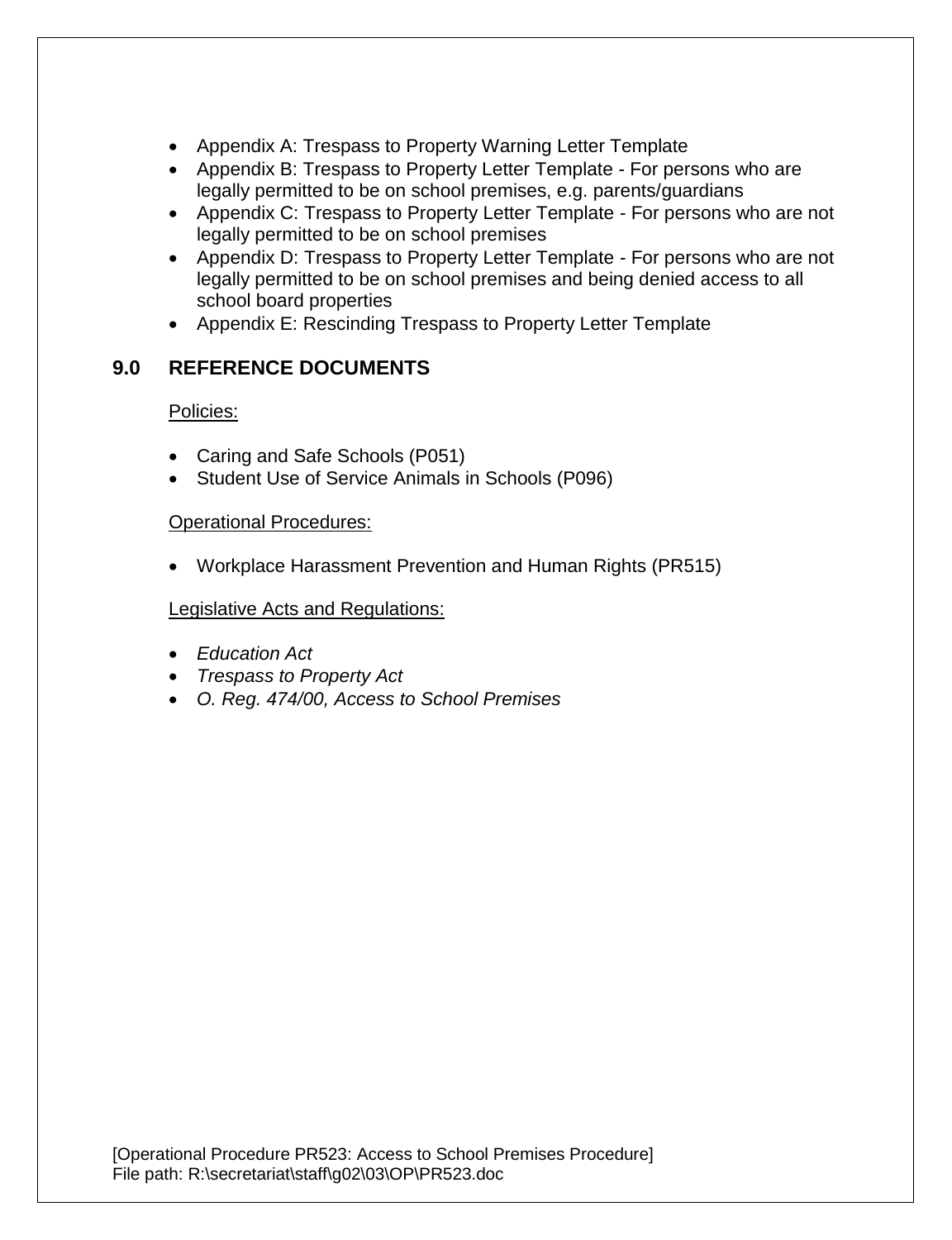# **Appendix A**

# **Trespass to Property Warning Letter Template**

\*Please note that a student cannot be issued a warning to trespass to a school in which they are enrolled, or if the pupil is attending a program for suspended or expelled pupils that is located on the school premises

[insert letterhead]

[insert method of delivery]

[insert name of individual to be warned or individual's parent/guardian if individual is under 18] [insert address] Toronto , Ontario [insert postal code]

Dear [insert name individual to be warned or individual's parent/guardian if individual is under 18]:

#### **Re:** [insert incident]

I am writing to state my concerns regarding your [insert incident(s) leading to warning] at [insert name of school/property if applicable] on [insert date of incident(s) leading to warning]. [insert incident(s) details leading to warning].

Your behavior, as described above, was inappropriate and unacceptable. The Toronto District School Board's *Code of Conduct* sets out standards of behavior for all members of the school community, including [insert appropriate party]. The *Code of Conduct* provides [insert applicable reference from section 4.2 (a) or (b) of the Board Code of Conduct, PR585, i.e. "that all members of the school community must treat one another with dignity and respect at all times, and especially when there is a disagreement." The *Code of Conduct* specifically states that [insert applicable preamble from section 4.3 of the Board Code of Conduct, PR585, i.e. "[p]arents play an important role in the education of their children and have a responsibility to support the efforts of school staff in maintaining a safe and respectful learning environment for all students."] Further some of the means by which [insert applicable party] fulfill their role include:

• [insert applicable reference from section 4.3 of the Board Code of Conduct, PR585, i.e. showing respect for the Principal and school staff; and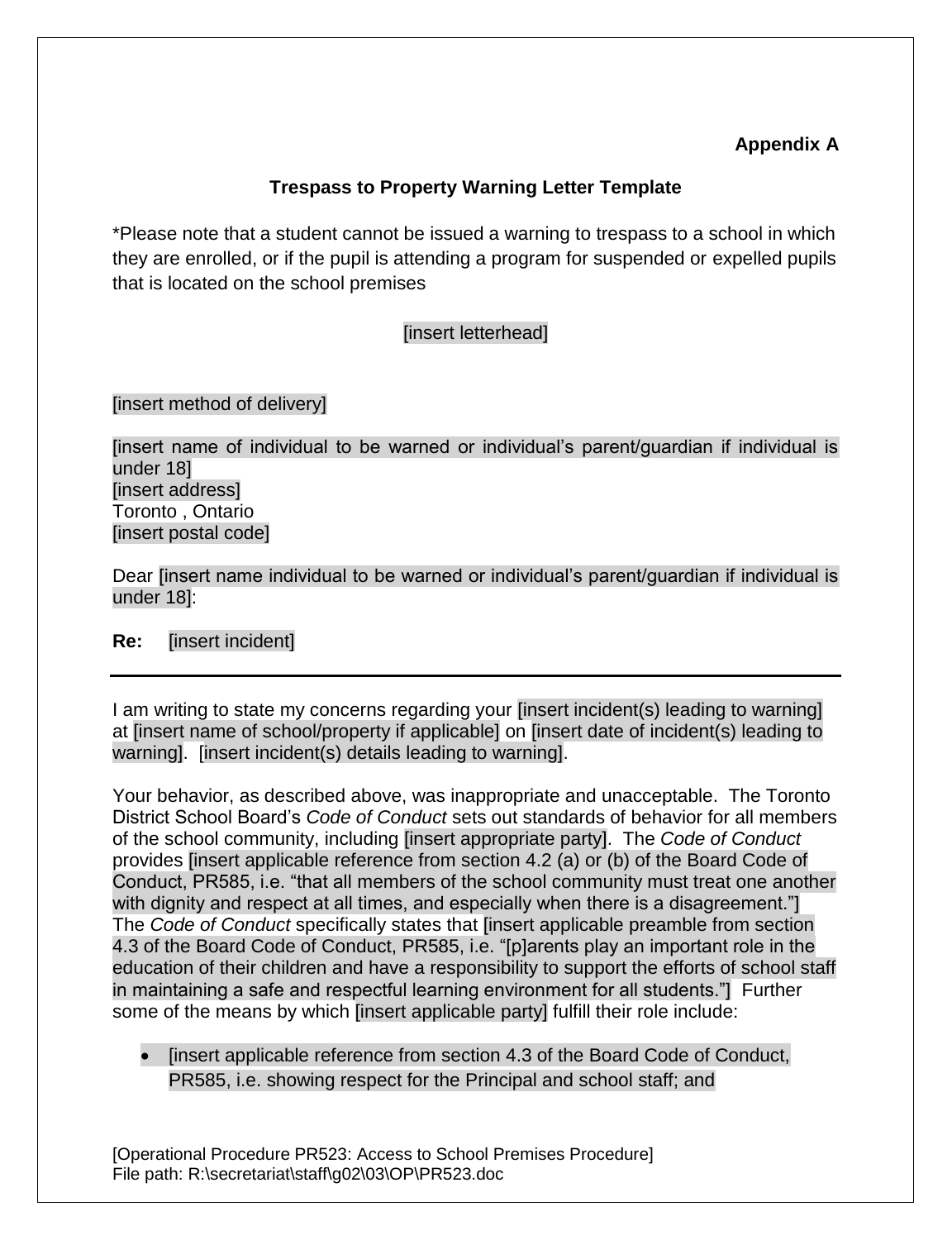showing that they are familiar with the Code of Conduct, the Board's Code of Conduct and school rules].

Your behavior on[insert date of incident(s) leading to warning] cannot and will not be condoned by the Toronto District School Board.

Please be advised that a [site manager i.e. principal] may deny a person access to the school premises under the *Education Act,* R.S.O. 1990, c. E.2, and in extreme circumstances may trespass a person pursuant to the *Trespass to Property Act* R.S.O. 1990, c.T.21*.* 

I trust that my expectations are clear.

1.0Yours truly,

2.0

3.0

| [insert name]                                 |
|-----------------------------------------------|
| [insert title], [insert school/property name] |
| 4.0                                           |

cc: [insert name], Superintendent of Education [insert name], Caring and Safe Schools Administrator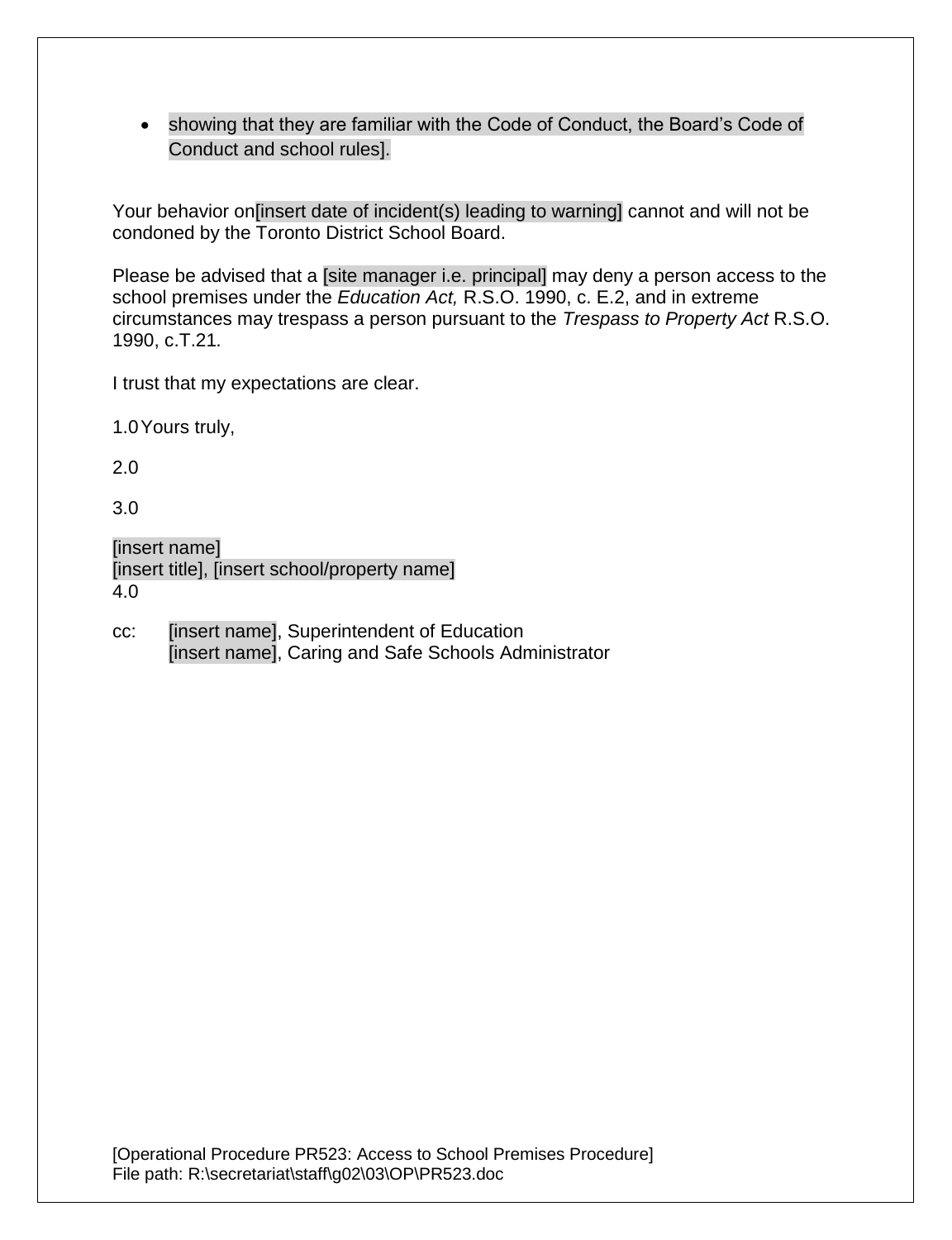# **Appendix B**

## **Trespass to Property Letter Template For persons who are legally permitted to be on school premises, e.g. parents/guardians**

**1.0** \*Please note that a student cannot be issued a trespass to a school in which they are enrolled, or if the pupil is attending a program for suspended or expelled pupils that is located on the school premises

#### [insert letterhead]

[insert method of delivery]

[insert name of individual to be trespassed or individual's parent/guardian if individual is under 18] [insert address] Toronto , Ontario [insert postal code]

Dear [insert name individual to be trespassed or individual's parent/guardian if individual is under 18]:

#### **Re:** [insert school/property name]

This letter is notice to you/name that you/name's is/are prohibited from entering upon the property known as School name located at School Address.

Under the *Education Act*, R.S.O. 1990, c. E.2, Ontario Regulation 474/00, *Access to School Premises*, authorizes a principal, a vice-principal or another person authorized by the Toronto District School Board to direct a person to leave the school premises where, in the judgment of the principal, viceprincipal or other authorized person, the presence of that person is detrimental to the safety or well-being of a person on the premises.

Enter factual details related to issuing the trespass letter.

Your/name's presence on School name property has been considered detrimental to the safety and well-being of persons on School name premises.

Please be advised that if you/name enter(s) upon school name's premises the police will be called immediately. Failure to comply with this notice may result in prosecution under the Trespass to Property Act, R.S.O. 1990, c. T.21, and if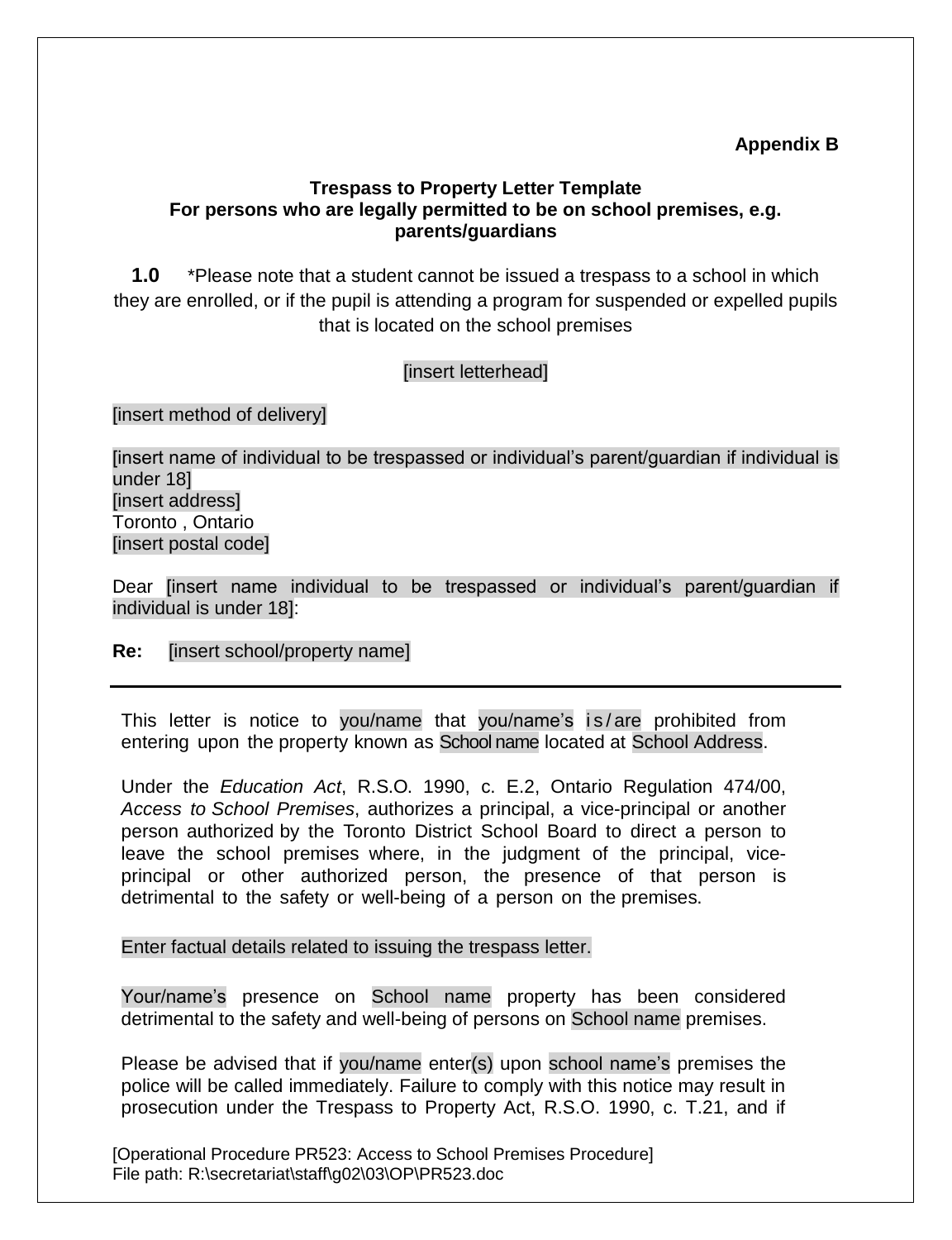convicted a fine of up to \$5,000.00 under the Provincial Offences Act, R.S.O. 1990 c. P.33, and/or a fine of up to \$10,000.00 under the Trespass to Property Act.

Should you/name require access to School name, please contact me by phone at school phone number or in writing and we will discuss the matter. In the event of an emergency, School name staff will contact you/name and you/name will report directly to School name's main office.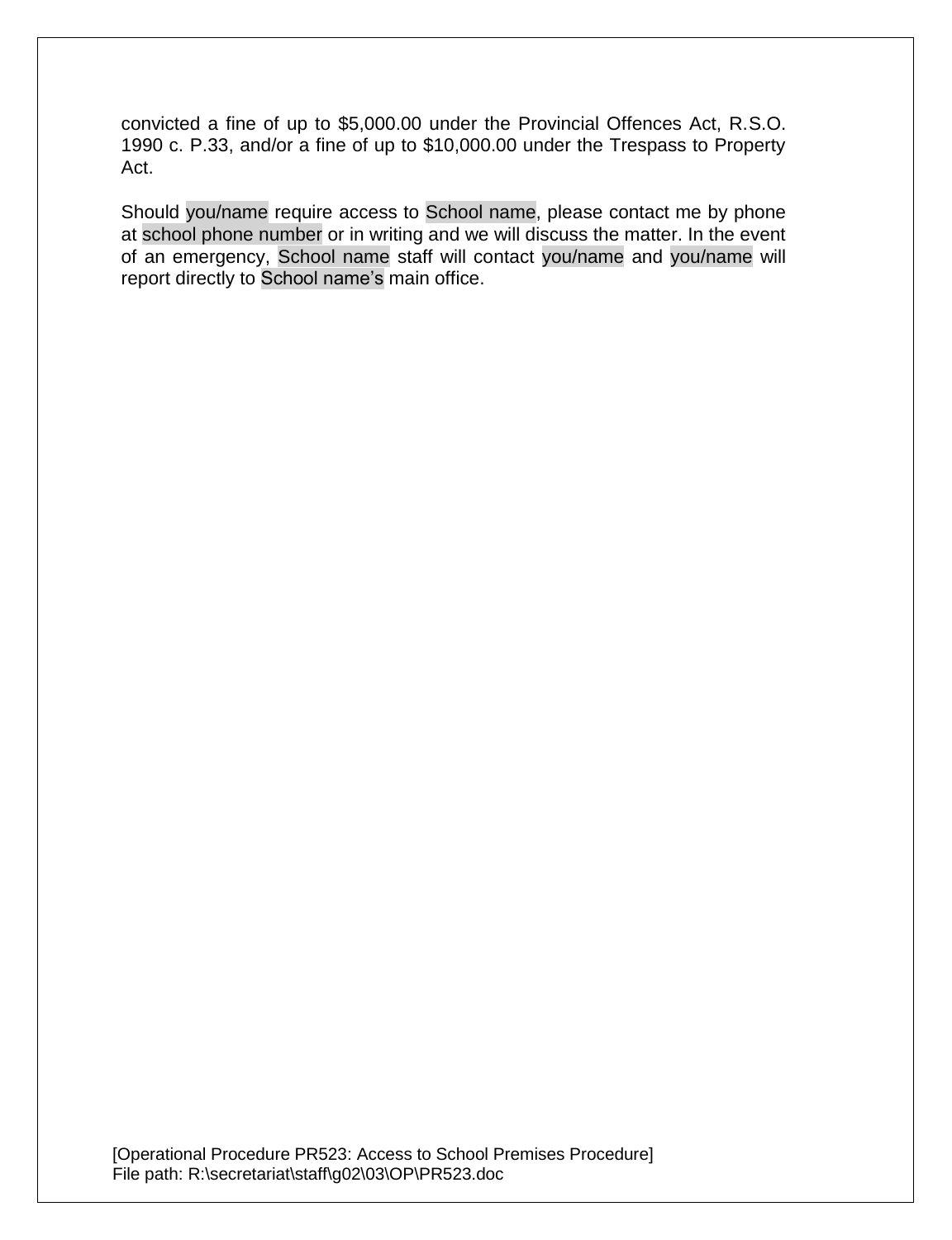Yours Truly,

## [insert name] [insert title], [insert school/property name]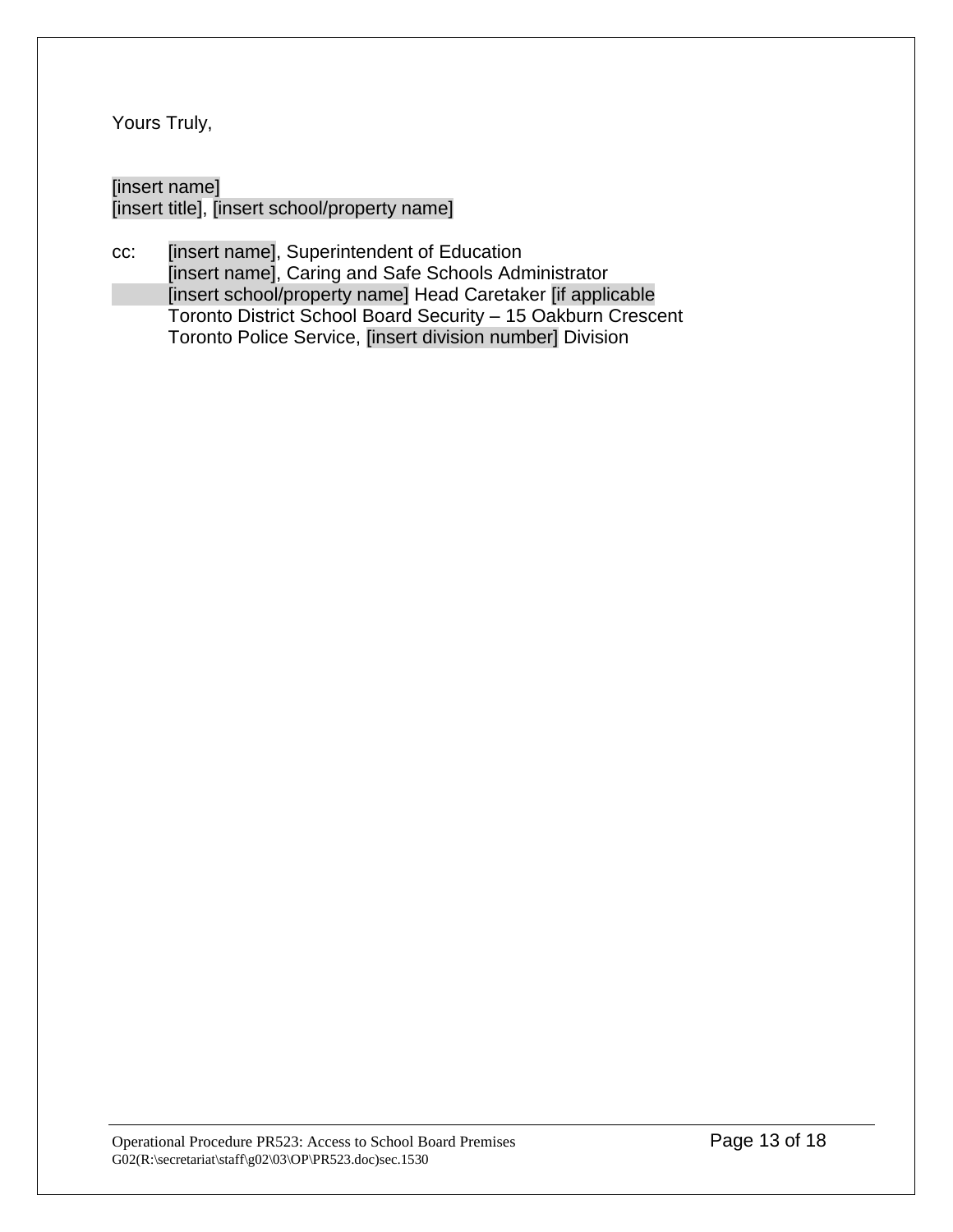# **Appendix C**

## **Trespass to Property Letter Template For persons who are not legally permitted to be on school premises**

## [insert letterhead]

[insert method of delivery]

[insert name of individual to be trespassed or individual's parent/guardian if individual is under 18] [insert address] Toronto , Ontario [insert postal code]

Dear [insert name individual to be trespassed or individual's parent/guardian if individual is under 18]:

**Re:** [insert school/property name]

This letter is notice to you/name that you/name is/are prohibited from entering upon the property known as School name located at School address.

Under the *Education Act*, R.S.O. 1990, c. E.2, Ontario Regulation 474/00, *Access to School Premises*, authorizes a principal, a vice-principal or another person authorized by the Toronto District School Board to direct a person to leave the school premises where, in the judgment of the principal, viceprincipal or other authorized person, the presence of that person is detrimental to the safety or well-being of a person on the premises.

Enter factual details related to issuing the trespass letter.

Your/name's presence on School name property has been considered detrimental to the safety and well-being of persons on School name premises.

Please be advised that if you/name enter(s) upon school name's premises the police will be called immediately. Failure to comply with this notice may result in prosecution under the Trespass to Property Act, R.S.O. 1990, c. T.21, and if convicted a fine of up to \$5,000.00 under the Provincial Offences Act, R.S.O. 1990 c. P.33, and/or a fine of up to \$10,000.00 under the Trespass to Property Act.

Yours Truly,

Operational Procedure PR523: Access to School Board Premises Page 14 of 18  $G02(R:\s)$ secretariat $\star$ staff $\g02\q03\OP\PR523.doc$ )sec.1530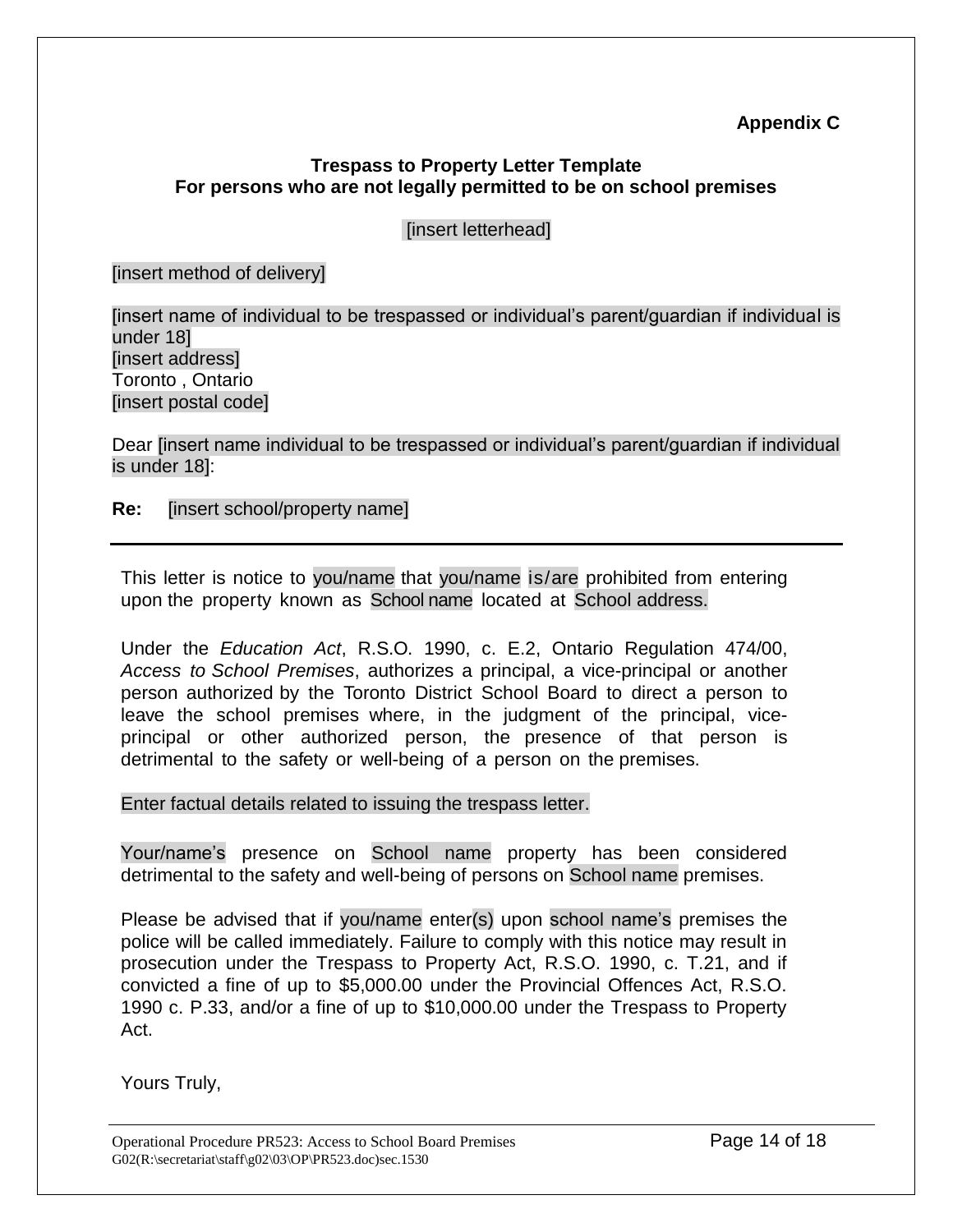[insert name] [insert title], [insert school/property name]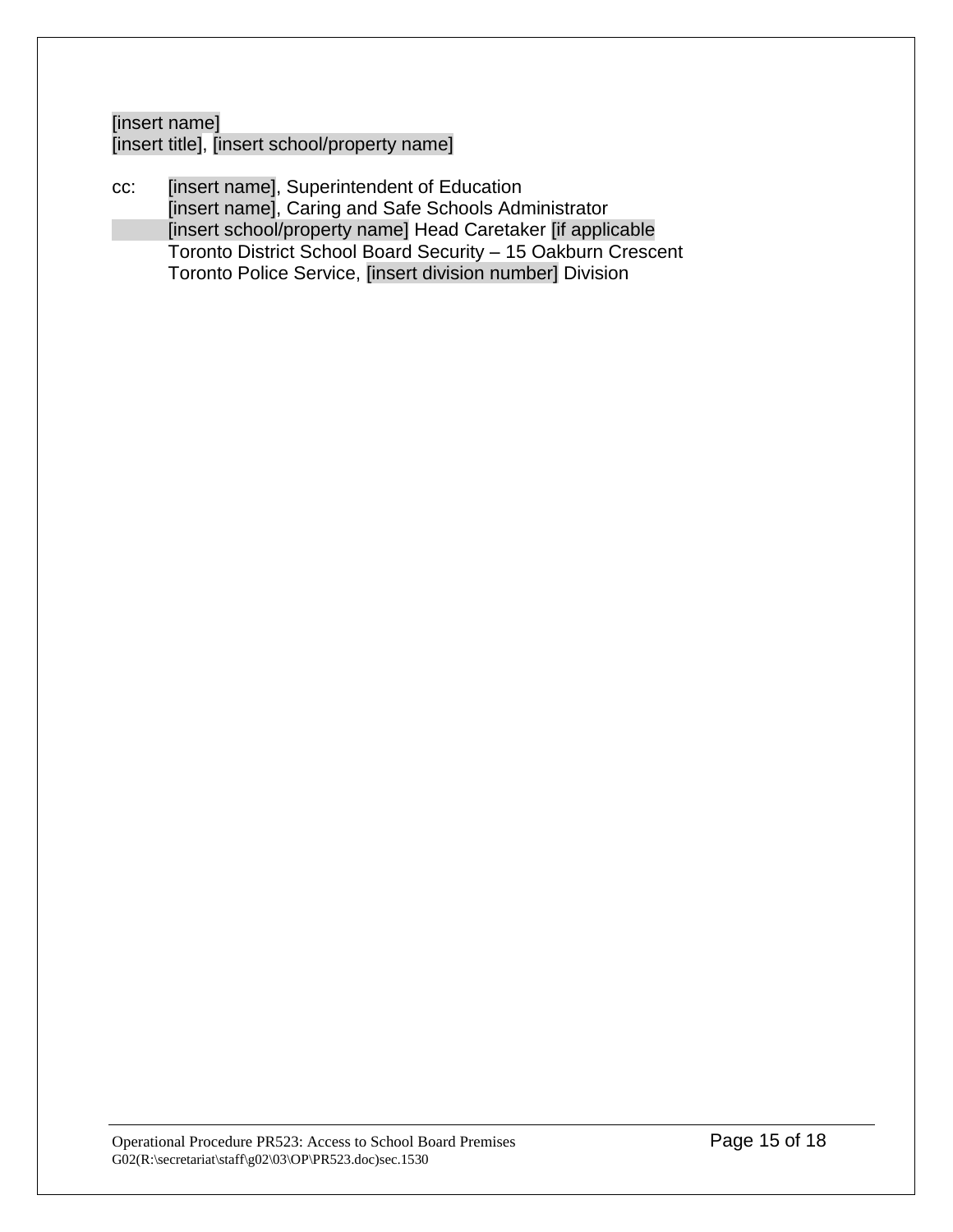# **Appendix D**

## **Trespass to Property Letter Template For persons who are not legally permitted to be on school premises and being denied access to all school board properties**

## [insert letterhead]

#### [insert method of delivery]

[insert name of individual to be trespassed or individual's parent/guardian if individual is under 18] [insert address] Toronto , Ontario [insert postal code]

Dear [insert name individual to be trespassed or individual's parent/guardian if individual is under 18]:

**Re:** [insert school/property name]

This letter is notice to you/name that you/name is/are prohibited from entering upon any property owned and/or operated by the Toronto District School Board ("TDSB").

Under the *Education Act*, R.S.O. 1990, c. E.2, Ontario Regulation 474/00, *Access to School Premises*, a person authorized by the Toronto District School Board may direct a person to leave the school premises where, in the judgment of person authorized by the Toronto District School Board, the presence of that person is detrimental to the safety or well-being of a person on the Toronto District School Board premises.

#### Enter factual details related to issuing the trespass letter.

Your presence on any property owned and/or operated by the TDSB has been considered detrimental to the safety and well-being of persons on all TDSB's premises.

Please be advised that if you/name enter(s) upon TDSB's premises the police will be called immediately. Failure to comply with this notice may result in prosecution under the Trespass to Property Act, R.S.O. 1990, c. T.21, and if convicted a fine of up to \$5,000.00 under the Provincial Offences Act, R.S.O. 1990 c. P.33, and/or a fine of up to \$10,000.00 under the Trespass to Property Act.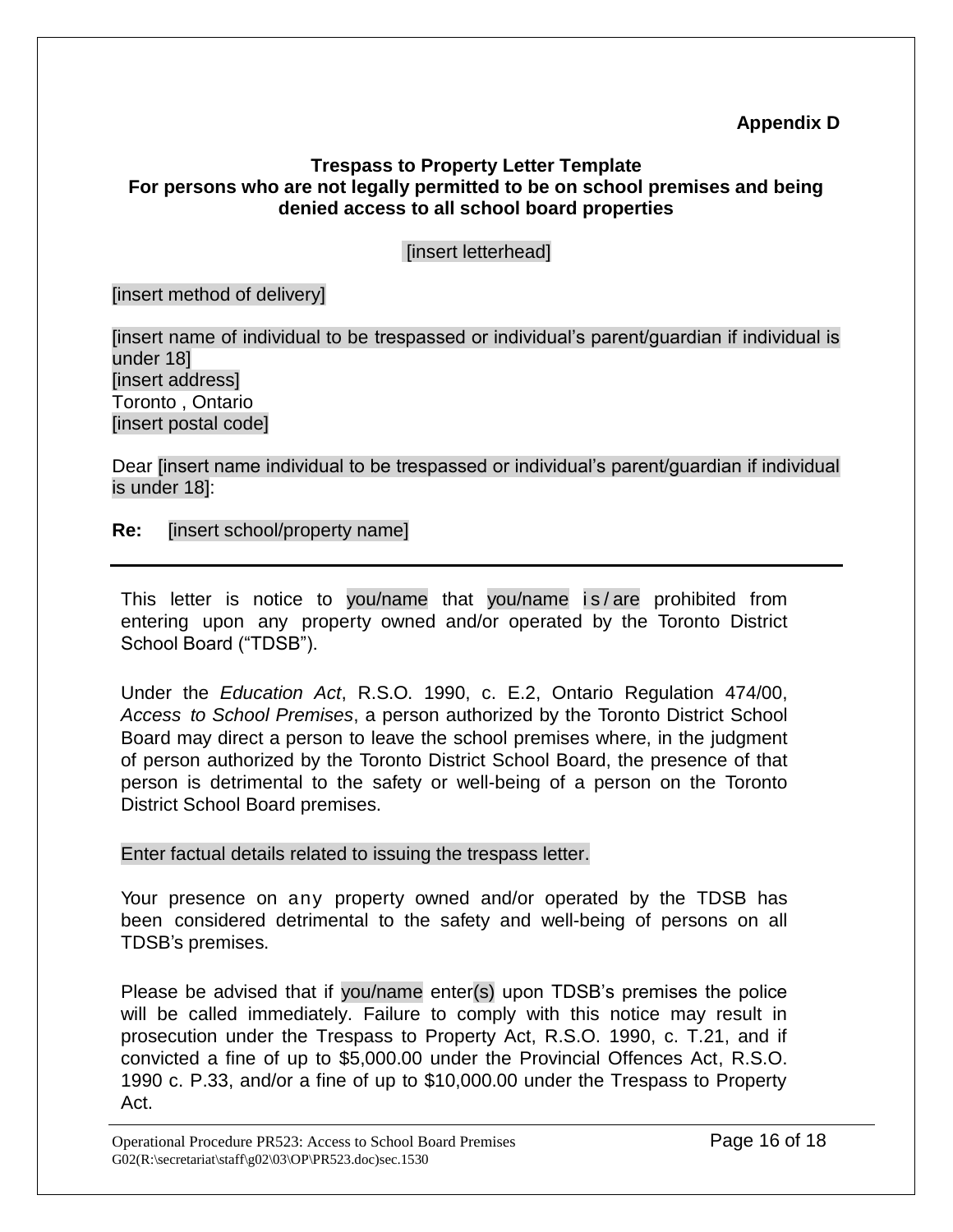Should you require access to TDSB's premises, please contact Name by phone at phone number or in writing at email address to discuss the matter.

Your **Truly** 

,

[insert name] Director or Associate Director, TDSB